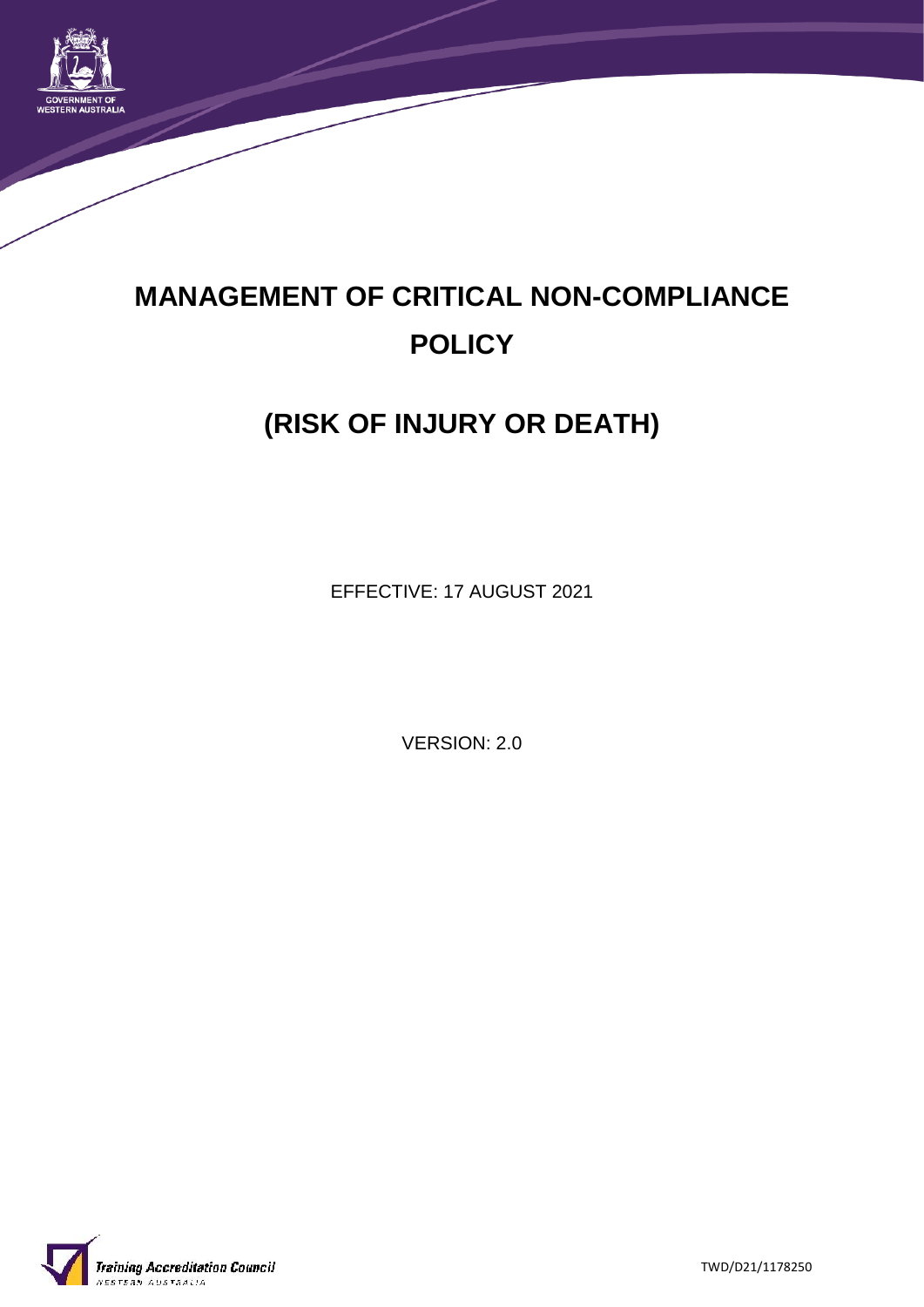### **CONTENTS**

| 7. ATTACHMENT 1 - Critical Non-Compliance (with a risk of injury or death) Risk Rating |  |
|----------------------------------------------------------------------------------------|--|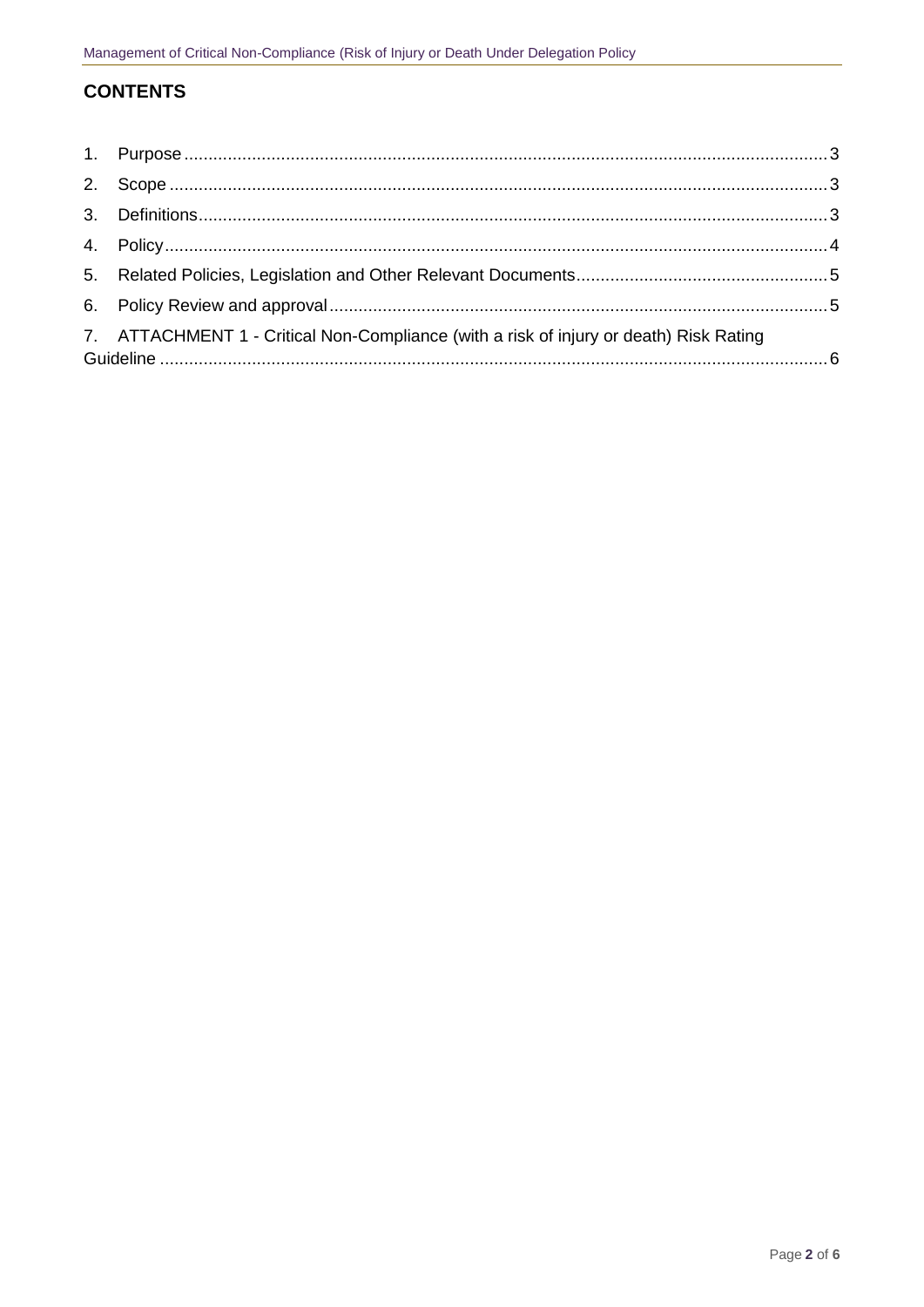## **1. PURPOSE**

This policy outlines the Training Accreditation Council (the Council)'s management of critical non-compliance and rectification timeframes applied to Registered Training Organisations (RTOs) in the rare event that critical non-compliance could lead to the risk of injury or death.

Where the critical non-compliance could lead to risk of injury or death, the timeframe for rectification will be guided by the TAC Critical Non-Compliance (with a risk of injury or death) Risk Rating Guideline (**Attachment 1**).

This policy recognises the need for immediate assessment and decision making and provides the authority for the Director Training Regulation to decide the rectification period in instances where critical non-compliance could lead to the risk of injury or death by applying Council approved principles.

## **2. SCOPE**

This policy is applied to all RTOs registered with the Council.

## **3. DEFINITIONS**

| <b>Term</b>                                                | <b>Definition</b>                                                                                                                                                                                                                                                                                                                                                                                                                      |
|------------------------------------------------------------|----------------------------------------------------------------------------------------------------------------------------------------------------------------------------------------------------------------------------------------------------------------------------------------------------------------------------------------------------------------------------------------------------------------------------------------|
| Audit                                                      | A planned, systematic and documented process used to assess an applicant's<br>or an RTO's compliance with the Standards for Registered Training<br>Organisations (RTOs) 2015 (Standards for RTOs). RTOs can conduct internal<br>audits to assess their compliance with the Standards for RTOs and their own<br>policies and procedures as part of their continuous improvement processes.                                              |
| Compliance                                                 | The requirements of the Standards for RTOs have been met, based on the<br>evidence reviewed.                                                                                                                                                                                                                                                                                                                                           |
| Critical<br>non-compliance<br>(risk of injury or<br>death) | In extreme situations, evidence from audit may indicate risk of injury or death<br>to people in the training environment or the current (or future) workplace is<br>occurring or has occurred. In such instances, the level of risk and potential<br>impact on learners and/or other consumers of goods and services produced in<br>the training environment or the current (or future) workplace warrants<br>immediate rectification. |
| <b>Critical</b><br>non-compliance                          | The requirements of the Standards for RTOs have not been met based on the<br>evidence reviewed, and a critical adverse impact on learners and/or<br>consumers of goods and services produced in the training environment or the<br>current (or future) workplace is occurring or has occurred.                                                                                                                                         |
| Significant<br>non-compliance                              | The requirements of the Standards for RTOs have not been met based on the<br>evidence reviewed and there are indications of a significant adverse impact on<br>learners and/or other consumers of goods and services produced in the<br>training environment or the current (or future) workplace.                                                                                                                                     |
| Minor<br>non-compliance                                    | The requirements of the Standards for RTOs have not been met based on the<br>evidence reviewed but there is no or minor adverse impact on learners and/or<br>other consumers of goods and services produced in the training environment<br>or the current (or future) workplace.                                                                                                                                                       |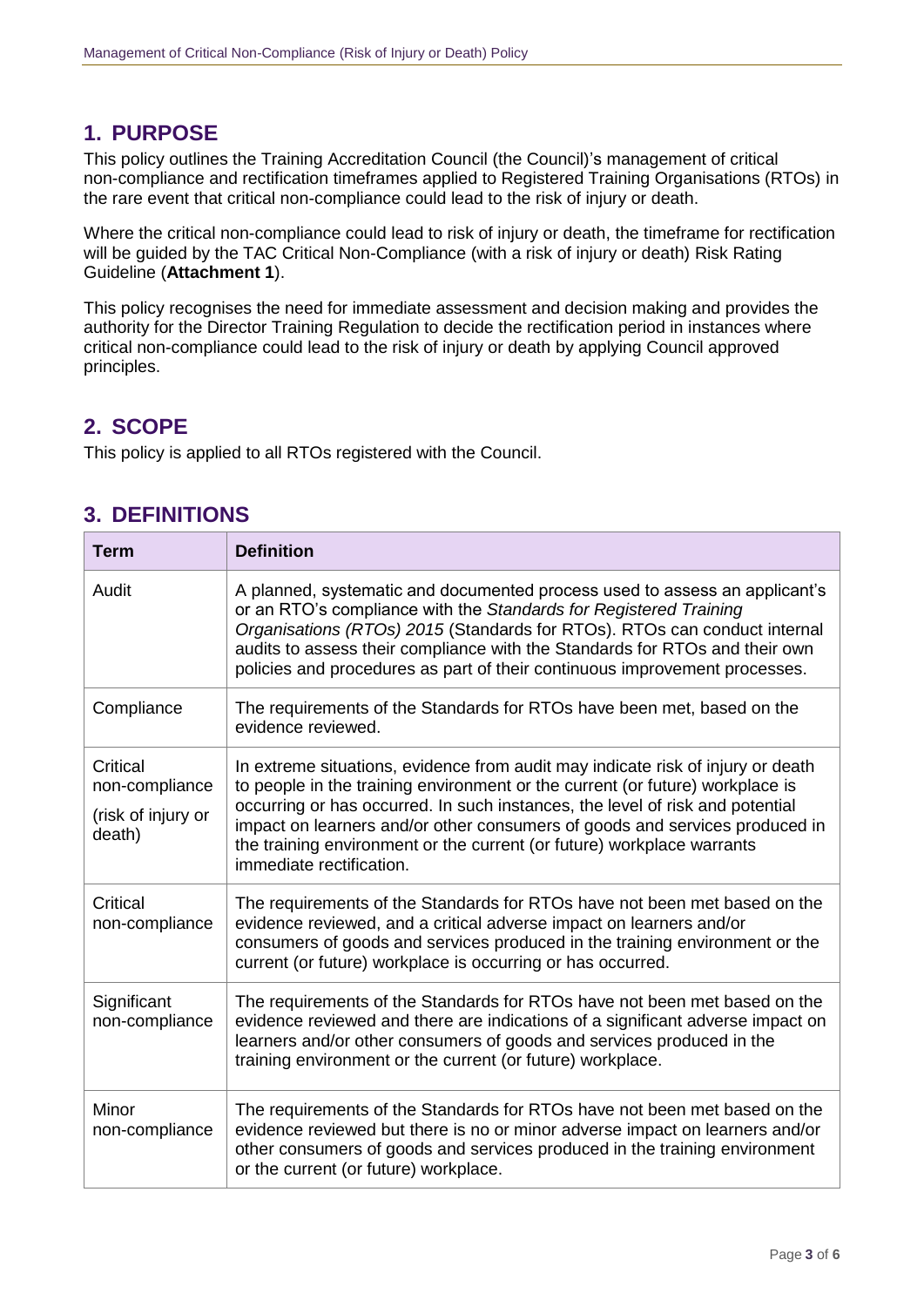| <b>Term</b>                                      | <b>Definition</b>                                                                                                                                                                                      |
|--------------------------------------------------|--------------------------------------------------------------------------------------------------------------------------------------------------------------------------------------------------------|
| Registering<br>Training<br>Organisation<br>(RTO) | A training organisation registered by a VET regulator for a defined scope and<br>period of registration.                                                                                               |
| Registration                                     | A training organisation must be registered by a VET regulator in order to<br>deliver and assess nationally recognised training and issue certification for<br>nationally recognised training products. |
|                                                  | An RTO is required to meet the Standards for RTOs at all times during its<br>registration.                                                                                                             |

## **4. POLICY**

The Council is responsible for ensuring all applications for registration and RTOs meet the requirements of the Standards for RTOs.

The Council undertakes audits to ascertain RTO compliance against the Standards for RTOs. Audits are conducted by Council contracted auditors who have the responsibility to report on RTO compliance and non-compliance with the Standards for RTOs.

When an RTO has not demonstrated compliance with all requirements of the Standards for RTOs, auditors will assign an overall level of non-compliance. This level of non-compliance is recorded in the audit report. The levels of non-compliance are reported as minor, significant, critical, critical (risk of injury or death).

Where RTOs are found to have critical non-compliance, with a risk of injury or death to learners and/or staff in the training environment or the current (or future) workplace, auditors will also assign the likelihood of the risk occurring as outlined in the TAC Critical Non-Compliance (with a risk of injury or death) Risk Rating Guideline available at **Attachment 1**.

The Director Training Regulation, under the authority of the Council, will decide the rectification timeframe in relation to the level of risk to RTO staff, students and the public.

Should an RTO fail to address a critical non-compliance within the set timeframe, the Director Training Regulation will refer the matter to the Council.

#### CRITICAL NON-COMPLIANCE WITH A RISK OF INJURY OR DEATH – THE PROCESS

#### Council contracted auditors are required to undertake the following:

- ensure non-compliance is detailed in an audit report. The audit report outlines evidence sighted and findings.
- assign a risk level as per the Critical Non-Compliance (with a risk of injury or death) Risk Rating Guideline (refer **Attachment 1**) to determine if the critical non-compliance could lead to risk of injury or death to learners and/or staff in the training environment or the current (or future) workplace.
- if the risk has been observed, the auditor must contact the Manager Regulation immediately to discuss the concerns.

It is essential that the auditor contact the TAC Secretariat on the same day of the audit to allow the TAC Secretariat to treat the non-compliance/s appropriately. In rare cases, it may be determined that the audit should not continue.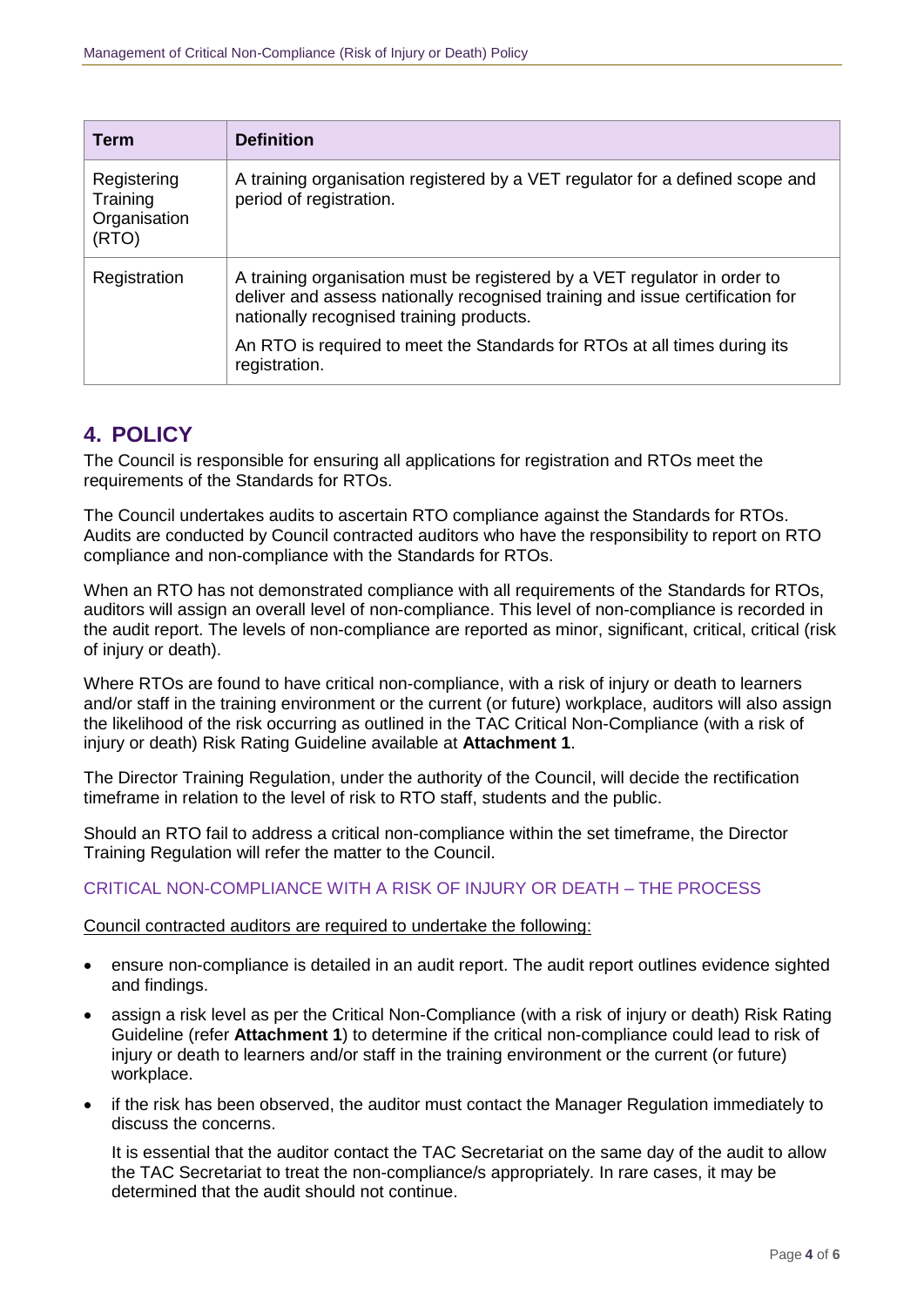The Director Training Regulation, under the authority of the Council, is required to:

- consult with the Council's Chairperson, if available.
- consider the risk level, assign a rectification timeframe and inform the RTO.
- inform the Council's Chairperson of the actions to be taken, including details of the RTO and the identified risk.
- confirm rectifications have been successfully or unsuccessfully implemented within the timeframe and refer the matter to the Council for consideration and recommended action.

#### The Council is required to:

 consider the registration of the RTO where non-compliance is not rectified within the applicable period or if any required evidence is not provided within the applicable period.

#### **RESPONSIBILITES**

Council contracted **auditors** have the responsibility to ensure the required level of detail for non-compliance is provided in TAC audit reports.

The **Director Training Regulation**, under the authority of the Council, has the responsibility for imposing reduced rectification timeframes, where applicable.

The **Council** has the responsibility to consider the RTO's registration if the RTO fails to rectify noncompliance within the given timeframe.

## **5. RELATED POLICIES, LEGISLATION AND OTHER RELEVANT DOCUMENTS**

- Critical Non-Compliance (with a risk of injury or death) Risk Rating Guideline
- Policy and Procedure for the Application of Sanctions
- *Standards for Registered Training Organisations (RTOs) 2015*
- *Standards for VET Regulators 2015*
- *Vocational Education and Training (General) Regulations 2009*
- *Vocational Education and Training Act 1996*

## **6. POLICY REVIEW AND APPROVAL**

Council approval is required for this policy.

The policy will be reviewed annually from the date of endorsement.

Where amendments following a review are significant and change the overall intent of the policy, the policy will be submitted to the Council for endorsement.

#### RECORDKEEPING AND PUBLICATION

The date of approval will be entered electronically and the document made final in Content Manager.

An electronic version of policy will be available on the TAC website.

#### CONTACT INFORMATION

Manager Regulation | T: 08 9224 6510 | E: [tac@dtwd.wa.gov.au](mailto:tac@dtwd.wa.gov.au)